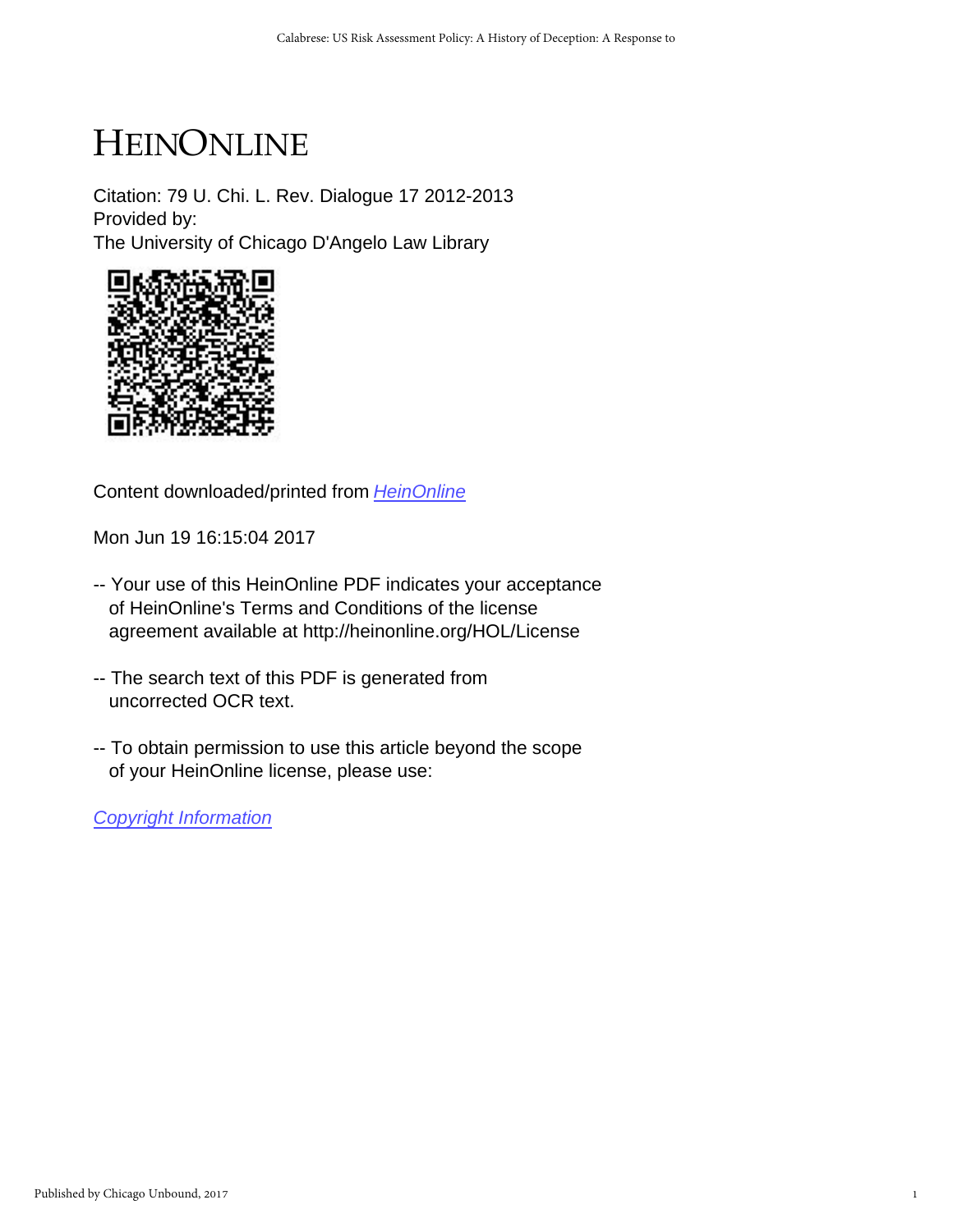# **US Risk Assessment Policy: A History of Deception**

A Response to Arden Rowell, Allocating Pollution, 79 U Chi L Rev 985 (2012)

Edward J. Calabrese†

## **INTRODUCTION**

Strategies to limit the general public's exposure to toxic substances via national standards such as community-based drinking water and air quality standards, food residue regulations, hazardous-waste siting decisions, or other strategies—are based on multiple factors including social, political, cultural, historical, economic, technological, as well as public health-related concerns. At the core of these decisions is the need for risk assessment estimates to be based on a sound foundation, using scientifically validated procedures and having high reliability. However, while it may be hard to believe, and even more difficult to accept, the foundation of our fundamental dose-response model—that is, the threshold dose-response upon which all public health standards were originally based, and upon which we still highly depend, was never validated by the regulatory and scientific communities prior to its adoption by the FDA, EPA, OSHA, and other agencies in the United States and elsewhere in the world.

### I. THE HOMEOPATHY-TRADITIONAL **MEDICINE CONFLICT**

This "little" oversight by our regulatory agencies should be seen as what it is—a profoundly scandalous failure and a mistake never corrected once identified. How could the regulatory and scientific communities have gotten the most fundamental pillar of their discipline wrong, never corrected the error, and then built an entire regulatory edifice upon it?

The basis of this fundamental error occurred well before there was an EPA, OSHA, or even an FDA.<sup>1</sup> The original dose-response error emerged

T Professor, University of Massachusetts, Environmental Health Sciences, Department of Public Health. BS (1968), Bridgewater State University; MA (1972), University of Massachusetts; PhD (1973), University of Massachusetts. Email: edwardc @ schoolph.umass.edu.

<sup>&</sup>lt;sup>1</sup> See generally E.J. Calabrese, Historical Blunders: How Toxicology Got the Dose-Response Relationship Half Right, 51 Cellular & Molecular Bio 643 (2005) (discussing the error made by the toxicology field because of its rejection of the hormesis concept). See also Edward J. Calabrese, Toxicology Rewrites its History and Rethinks its Future: Giving Equal Focus to Both Harmful and Beneficial Effects, 30 Envir Toxicology & Chemistry 2658, 2660 (2011) (explaining how the homeopathic, biphasic dose-response was discredited by mainstream allopathic practitioners upon its introduction in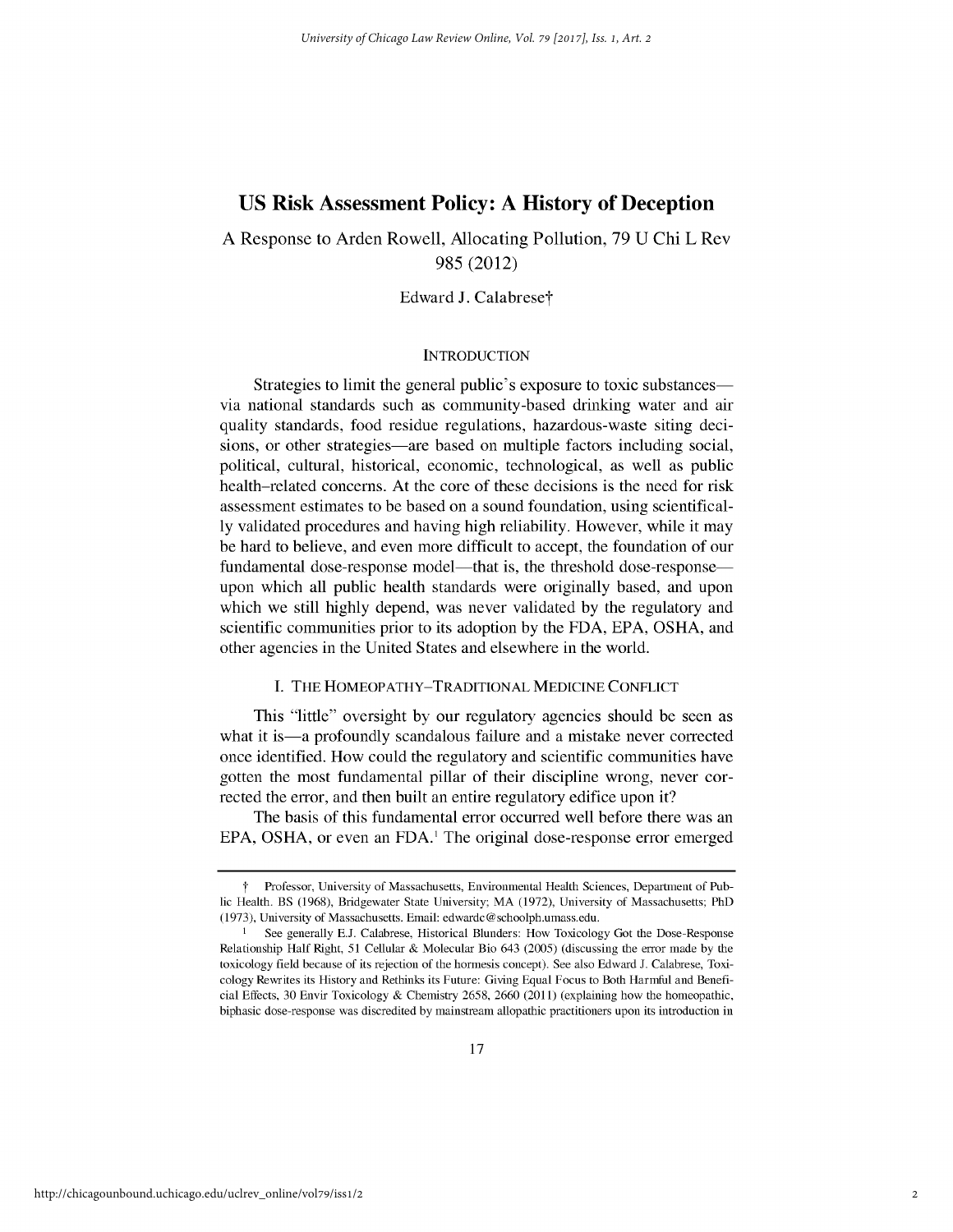#### 18 The University of Chicago Law Review Dialogue **[79:17**

out of a long-standing and profound dispute between what we now call traditional medicine and homeopathy. While traditional medicine crushed homeopathy in the early decades of the twentieth century, profoundly reducing its influence throughout the remainder of the twentieth century, this was not the case some **130** years ago, as the two entities battled for power, influence, and market share of the developing health care industry. In fact, homeopathy attracted many patients from the traditional medical camp solely on the basis that its very low-dose treatments posed essential**ly** no risks (even if no benefits) as compared to the often brutalizing treatments of traditional medicine, including massive blood-drawing and the use of highly toxic agents such as mercury in medical treatments.<sup>2</sup>

The issue of dose response and its role in drug discovery in a modern sense arose out of the actions of the traditional physician and professor of pharmacology and toxicology, Hugo Schulz, from the University of Greiswald in Northern Germany.3 In the early **1880s,** Schulz undertook one of the earliest and most systematic, dose-time response-relationship studies while assessing the effects of chemical disinfectants on yeast.<sup>4</sup> What he observed surprised him. That is, at low doses a broad range of agents stimulated the metabolism of the yeast while being toxic at high doses. Schulz was quite surprised and therefore spent considerable time doing extra replications trying to figure out what he must have done wrong for the findings to have come out as they did. After exhaustive rechecking and replications, Schulz became convinced that his results were real and reproducible, even if still surprising and inexplicable. He soon presented

the mid-1880s); Dr. Bert J. Vos, et al, Oral History of the U.S. Food and Drug Administration: Pharmacology Transcription of Recording of Meeting to Discuss the History of Pharmacology in the Food and Drug Administration 19-23 (FDA June 20, 1980), online at http://www.fda.gov/downloads/ AboutFDA/WhatWeDo/History/OralHistories/SelectedOralHistoryTranscriptsUCM265869.pdf (visited Jan 7, 2013) (addressing the FDA's development of toxicological testing methods in the early twentieth century and the contributions of Dr. Chester Bliss to those efforts).

There is no evidence that any US regulatory agency ever funded research to validate the threshold dose-response. The creation of a toxicological framework within US regulatory agencies first occurred within the FDA. The **FDA** hired Dr. Bliss as a consultant. The so-called father of American biostatistics had worked with Professor Alfred J. Clark of Edinburgh University during the mid- 1930s and tirelessly worked to help establish the threshold dose-response model across biological disciplines. Clark is seen as the intellectual leader who suppressed the growth of homeopathy and marginalized Hugo Schulz and his biphasic (hormetic) dose-response. See Calabrese, 30 Envir Toxicology & Chemistry at 2662–63. See also Vos, et al, Oral History at 18–19 (cited in note 1).

<sup>2</sup> See Irvine Loudon, A Brief History of Homeopathy, 99 J Royal Society Med 607, 608-09 (2006). See also Calabrese, Historical Blunders at 644-47 (cited in note 1).

**<sup>3</sup>** See Hugo Schulz, NIH-98-134: Contemporary Medicine as Presented **by** Its Practitioners Themselves, Leipzig, 1923:217-250, 1 Nonlinearity in Bio, Toxicology, & Med 295, 301-06 (2003) (Ted Crump, trans) (translated and republished autobiographical statement of Schulz).

See generally Hugo Schulz, Zur Lehre von der Arzneiwirkung, 108 Archiv für pathologische Anatomie und Physiologie und ftir klinische Medicin 423 (1887); Hugo Schulz, Uber Hefegifte, 42 Pflüger's Archiv für die gesamte Physiologie des Menschen und der Thiere 517 (1888).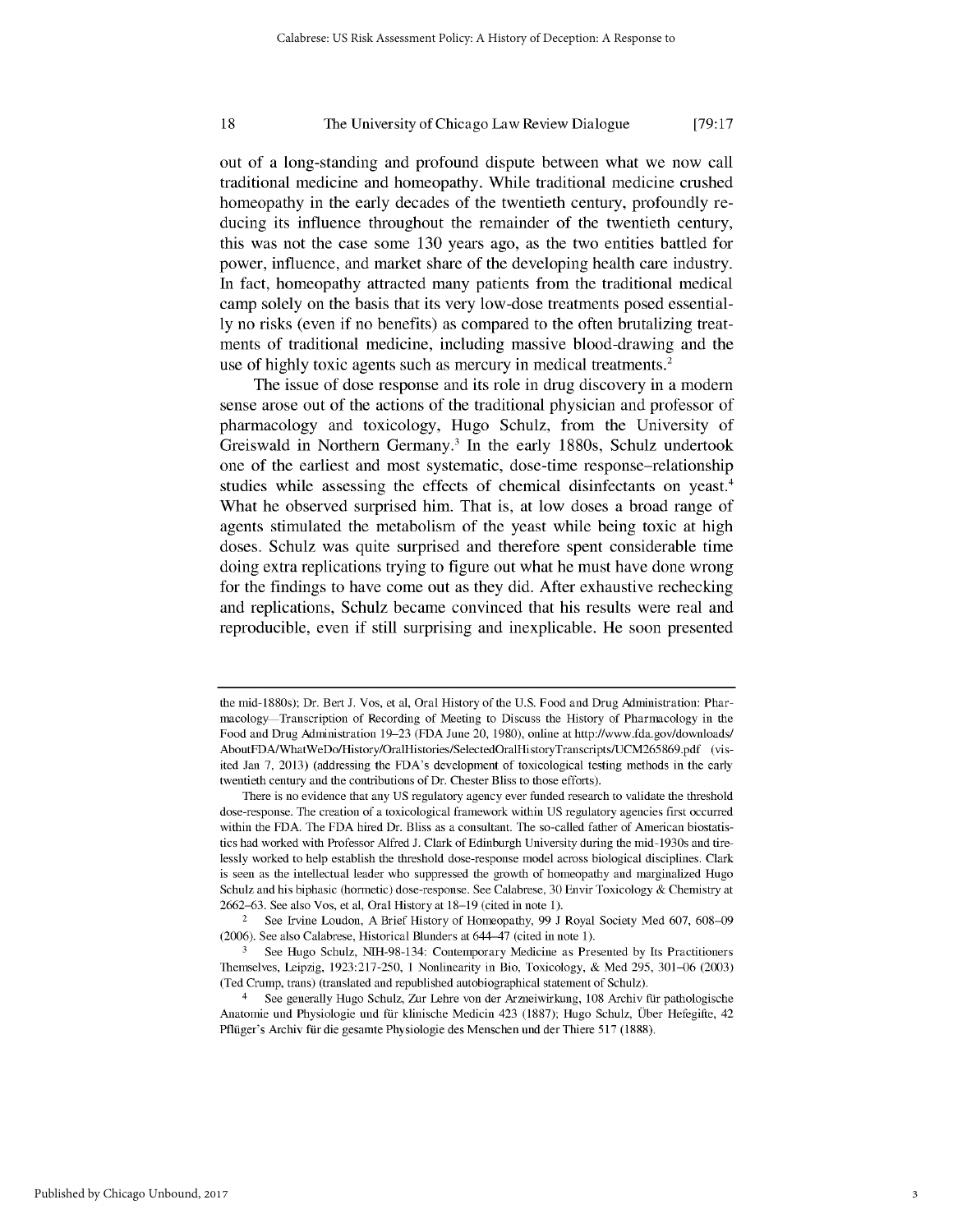#### US Risk Assessment Policy: A History of Deception 2012]

the interesting experimental findings at a local medical conference. Yet, nothing much was made of the observations.

19

Things changed about a year later in 1885. It was at this time that Schulz came to place his results in a biological/medical context. Following conversations with his colleague Rudolf Arndt, Schulz came to believe that he had discovered the explanatory principle of homeopathy. He asserted that homeopathic drugs acted at low doses to enhance the adaptive capacity of the body to resist various types of chemical and biological stresses while at higher doses they induced toxicity. Schulz soon became ostracized from the traditional medicine fraternity and became the object of profound professional criticism.5 At the same time Schulz never embraced the high-dilutional philosophy of Samuel Hahnemann, the founder of homeopathy.6 In other words, Schulz was very independent minded, following his own scientific path. Nonetheless, Schulz handed homeopathy the first formal dose-response relationship; that is the biphasic doseresponse, which he called the Arndt-Schulz Law, giving credit to his friend and colleague. This was a key turning point in the history of medicine and public health. It became important because the medical community was "scooped" by homeopathy concerning the dose response. In fact, the medical community could not accept even the possibility that the biphasic dose-response might have value since it was now a central tenet of the "enemy" homeopathy.

Over the next five decades of his professional life, Schulz became further marginalized as homeopathy saw its fortunes toppled by its own inherent weaknesses and the impressive rise of its opposition. Despite the fact that homeopathy was losing the battle with traditional medicine, it did not mean that its dose-response model was wrong or of little general medical value. Yet, this model was shunned by the intellectual leaders of modern medicine, who subsequently came forth with their own model, the threshold dose-response. This soon became the model of the scientific and medical communities, with sophisticated statistical packages dressing it up and enhancing its credibility and applications. The threshold model provided the foundation for hazard assessment, study designs, sample sizes, and all those factors that would serve the risk assessment process for agencies like EPA.7

**<sup>5</sup>** See generally P. Wels, Das Lebenswerk von Hugo Schulz, 170 Naunyn-Schmiedebergs Archiv für Experimentelle Pathologie und Pharmakologie 744 (1933). This article was based on a eulogy for Schulz following his death in 1932.

 $6$  Horst Böhme, Hugo Schulz (6.8.1853 -13.7.1932): Sein Leben und Werk (Freien Universität Berlin 1986).

See Edward J. Calabrese, Methodological Approaches to Deriving Environmental and Occupational Health Standards 106-11 (Wileyl978) (declaring that the threshold dose-response model has "been the cornerstone on which industrial health standards have been derived in the United States for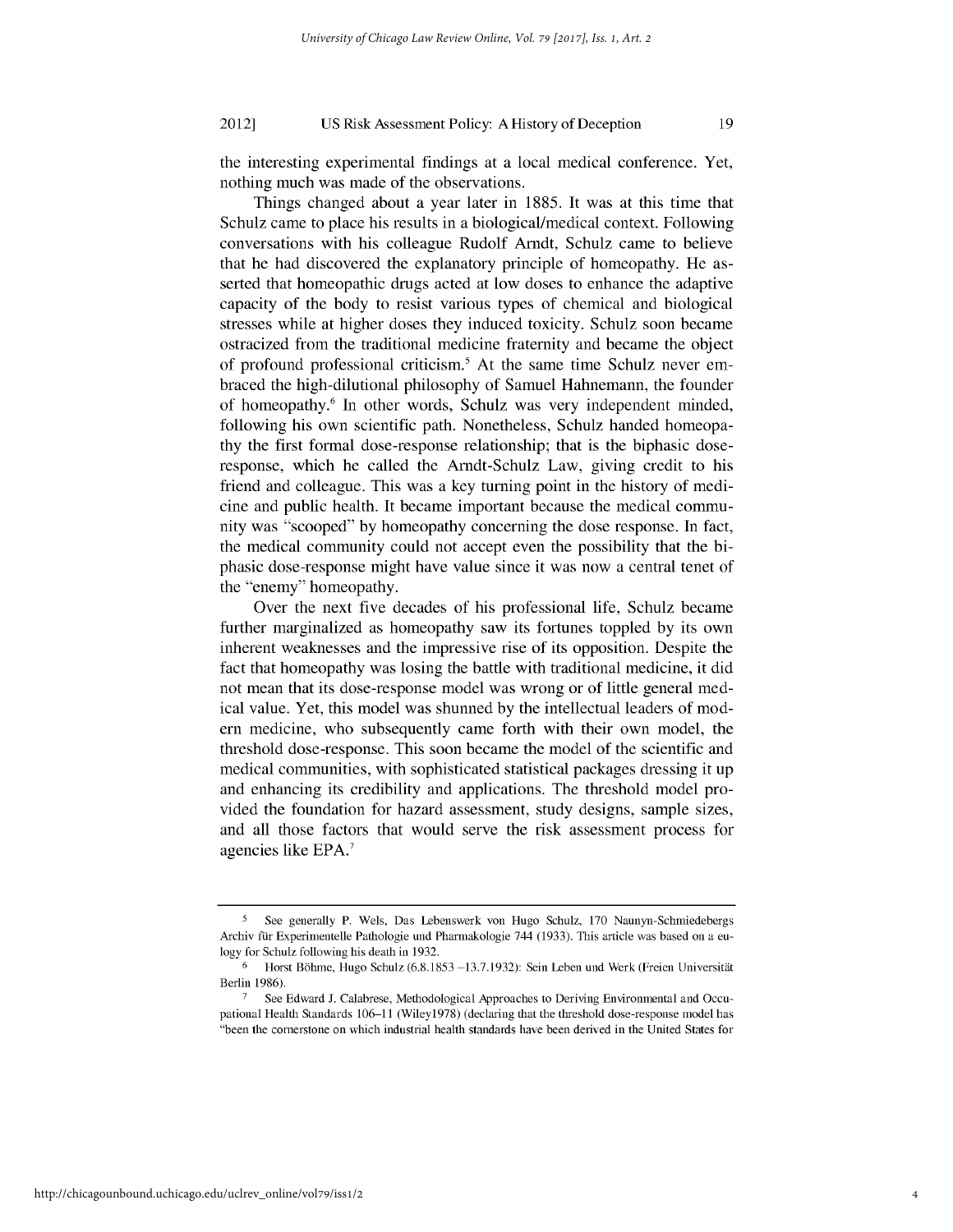#### 20

#### The University of Chicago Law Review Dialogue

**[79:17**

### II. REGULATORY AGENCIES **FAIL** TO VALIDATE THE THRESHOLD MODEL

The threshold model quickly became dominant in science and medicine. It became mainstream in all university textbooks, regulations for testing, data interpretation, and risk assessment.<sup>8</sup> There was a major factor that was overlooked, however. No person or group during the entire period of the twentieth century ever attempted to validate the capacity of the threshold dose-response to make accurate predictions in the below-threshold zone (that is, the zone where most people live for the vast majority of each day). The medical, scientific, and regulatory communities simply assumed that the threshold dose-response model would provide reliable predictions of responses to doses below the toxicological threshold.

For reasons that are not clear, these communities let this fundamental question of model validation go unanswered.<sup>9</sup> Several years ago our group at the University of Massachusetts Amherst sought to put the hormetic dose-response model through a validation test. Never having attempted this before, we explored how the scientific, medical, and regulatory communities may have vetted the threshold model. Perhaps we could learn from reviewing this experience. However, after many months of searching for an answer to this question of threshold dose-response model validation, we came to the tentative conclusion that, in fact, such validation had never been done. While we could never be certain since one cannot prove a negative, our continued searching has never yielded such a validation. In my opinion it most likely was never done—that is, until we finally put the threshold, hormesis, and Linear No-Threshold (LNT) models to the test (actually, three substantial validation tests). In each of these tests the threshold and LNT models made poor predictions of responses in the lowdose zone.10 Only the hormetic (biphasic) dose-response made consistently accurate predictions. In addition, many thousands of other examples of

some 30 years" and detailing EPA and other studies regarding a variety of environmental and health concerns).

**<sup>8</sup>** See Calabrese, 30 Envir Toxicology & Chemistry at 2658-59 (cited in note 1).

<sup>&</sup>lt;sup>9</sup> It may be speculated that the failure to attempt to validate the threshold model simply resulted from failure of leadership on this issue, that no one considered the need to do it, or that, in fact, the leadership feared that the homeopathic (biphasic) model might prove to be superior.

<sup>10</sup> See generally Edward J. Calabrese, et al, Hormesis in High-Throughput Screening of Antibacterial Compounds in E coli, 29 Hum & Experimental Toxicology 667 (2010) (studying the effect of antibacterial compounds on growth of E coli bacterium demonstrates that compounds stimulate growth at some concentrations below the threshold of toxicity); Edward J. Calabrese, et al, Hormesis Predicts Low-Dose Responses Better Than Threshold Models, 27 Intl J Toxicology 369 (2008) (studying the effect of various chemicals on the growth of yeast strains demonstrates that yeast exposed to nontoxic concentrations of chemicals grew more than the threshold model would predict); Edward J. Calabrese, et al, Hormesis Outperforms Threshold Model in National Cancer Institute Antitumor Drug Screening Database, 94 Toxicological Sci 368 (2006) (studying the effect of various chemicals on growth of yeast strains demonstrates that growth patterns of yeast exposed to nontoxic concentrations of chemicals are more often hormetic than they are consistent with the threshold model).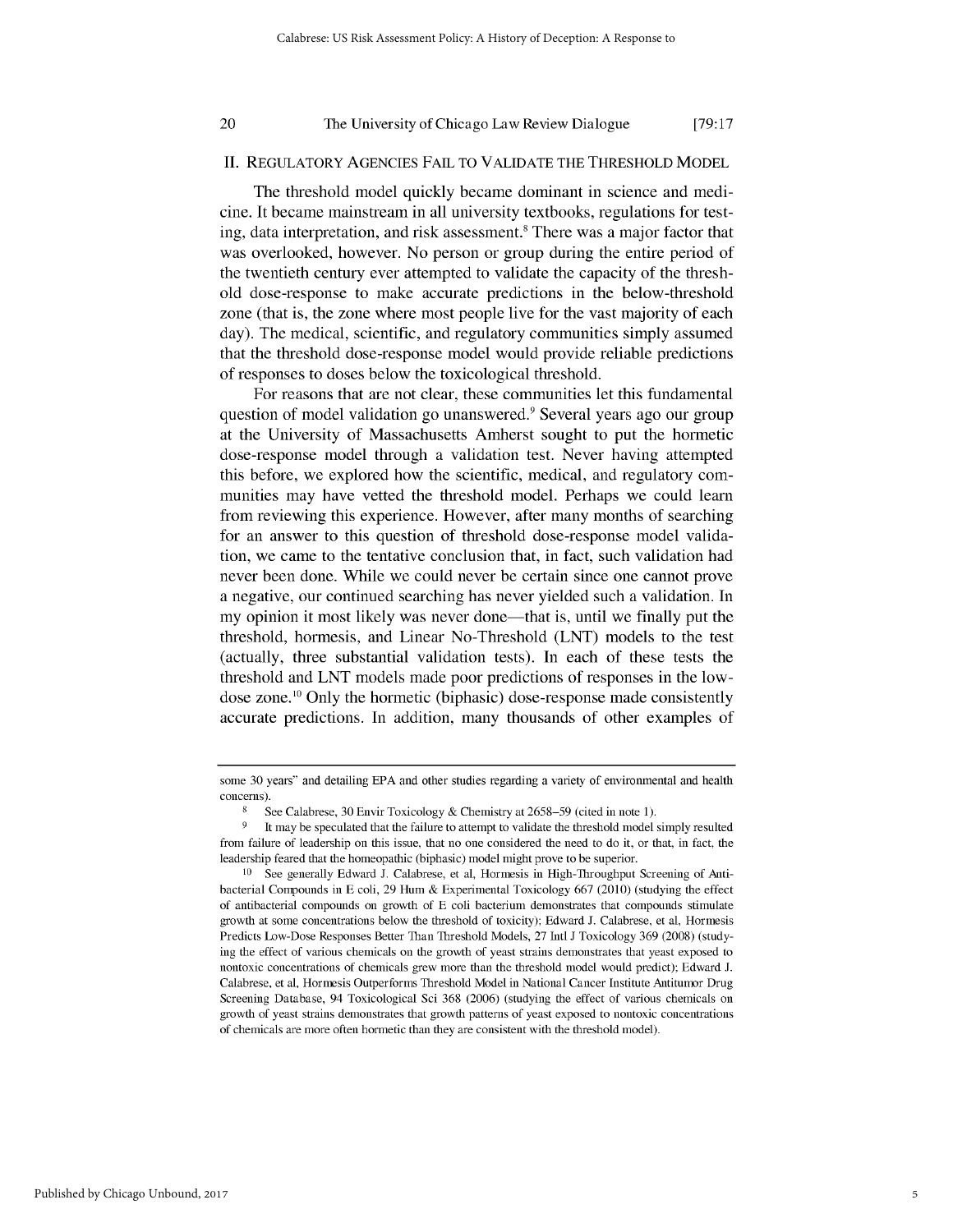#### US Risk Assessment Policy: A History of Deception 2012]

hormetic dose-responses have been published and summarized, further challenging the credibility of the threshold dose-response model.<sup>11</sup>

What should this mean for toxicology, risk assessment, and regulation? It strongly suggests that the toxicological community got the dose response at least half wrong—that is, it misunderstood the low-doseresponse zone. Unfortunately, the entire "regulatory Bible" was based upon the threshold dose-response model including education, testing, regulation, and legislation. So now after sixty years we discover that not only has the US risk assessment practice been based on a nonvalidated and poorly performing model but so too has the entire world's!

The implications of the use of a poorly performing model are profound, as it affects the risk assessment process and ultimately how resources are allocated, the credibility of governmental agencies, and the public health. How did this happen? It occurred because of (1) a longfestering dispute between traditional medicine and homeopathy; (2) history's long reach, in which actions taken long ago for reasons that may not be appreciated today became entrenched and codified; (3) new issues that came to take precedence; and (4) past decisions made within an historical context that were assumed to be correct. EPA therefore ignored the doseresponse history, accepting historical errors, and then became focused on specific questions and issues as required by the US Congress, such as how to regulate lead, mercury, PCBs, dioxin, and hundreds of other agents. Yet, it pursued these vital tasks while following a failed toxicological road map.

### III. LNT-ACCEPTANCE AND MULLER'S DECEIT

While the scientific, medical, and regulatory communities got the dose response wrong with respect to the threshold model, they also made a serious error when they decided to abandon the threshold dose-response model for the LNT. The LNT model is applied to carcinogens (chemicals and ionizing radiation). This model assumes there is no safe level of exposure: exposure even to a single carcinogen molecule or ionization brings with it a risk of cancer. The change from threshold to linearity at low dose was an effort that was principally led by one person, the radiation geneticist, Dr. Hermann J. Muller. The push for a switch from threshold to LNT started soon after Muller made the discovery that X-rays could cause mutations in the germ cells of male fruit flies in  $1927$ .<sup>12</sup> His one-man crusade drew others, especially those from his own community of radiation geneticists. Despite frustrations and setbacks, Muller's influence grew as his

<sup>11</sup> See, for example, Edward J. Calabrese and Robyn Blain, The Occurrence of Hormetic Dose Responses in the Toxicological Literature, the Hormesis Database: An Overview, 202 Toxicology & Applied Pharmacology 289, 291 (2005) (describing the authors' database of 1,450 articles containing findings of 5,600 hormetic dose-responses).

<sup>12</sup> See H.J. Muller, Artificial Transmutation of the Gene, 66 Sci 84, 85-87 (1927).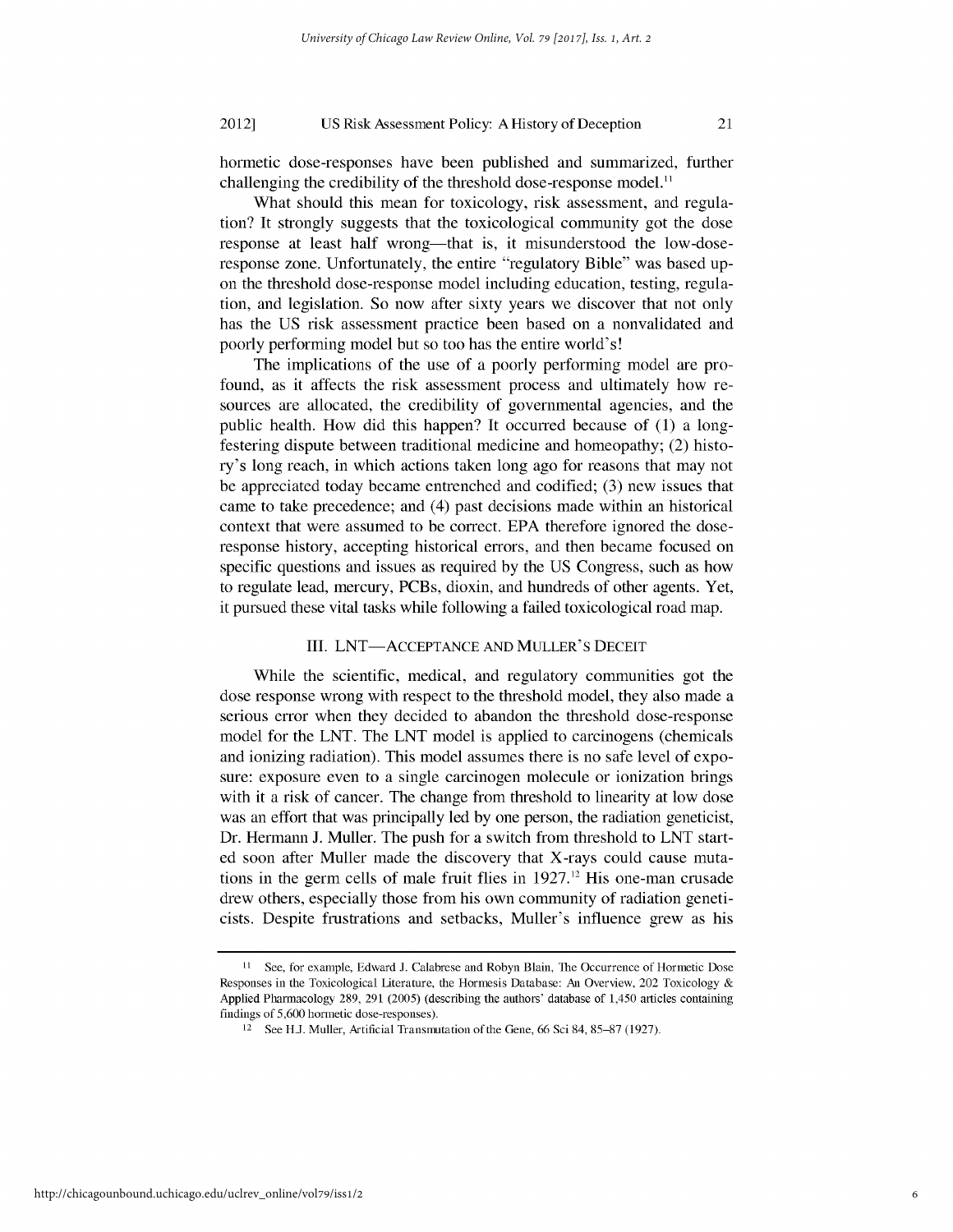#### 22 The University of Chicago Law Review Dialogue [79:17]

work and its implications challenged those overseeing health issues, especially those concerned with occupational and patient exposures to X-rays and gamma rays. However, it took the dropping of the atomic bomb to propel Muller to the pinnacle of scientific recognition. In 1946 Muller was awarded the Nobel Prize for his **1927** discovery.13

During Muller's Nobel Prize Lecture of December 12, 1946, he adamantly stated that the threshold dose-response had to be replaced with the LNT model and that the threshold model no longer had any justification.<sup>14</sup> His lecture crystallized a major turning point against the threshold model, and it ushered in the publication of several key papers<sup>15</sup> from the University of Rochester that were funded **by** the Manhattan Project, for which Muller was a paid consultant.<sup>16</sup> During this time Muller and his radiationgeneticist colleagues continued to keep the pressure on various government regulatory agencies and advisory bodies. This mounting pressure came together in **1955** with the creation of the National Academy of Sciences **(NAS)** Biological Effects of Atomic Radiation ("BEAR **I")** Committee. Finally gaining a committee stacked in his favor, Muller drove this committee to replace the threshold model with the **LNT. <sup>17</sup>**Given the prestige

<sup>13</sup> See Edward J. Calabrese, *Muller's Nobel Lecture on* Dose-Response for Ionizing Radiation: Ideology or Science?, 85 Arch Toxicology 1495, 1495 (2011).

<sup>14</sup> See Hermann J. Muller, The Production of Mutations, in 3 Nobel Lectures in Molecular Biology, 1933–1975 25, 25–42 (Elsevier 1977) (describing Muller's groundbreaking work on radiation and declaring that there is "no escape from the conclusion that there is no threshold dose" for ionizing radiation-induced germ cell mutation).

<sup>15</sup> Ernst Caspari and Curt Stern, The Influence of Chronic Irradiation with Gamma-Rays at Low Dosages on the Mutation Rate in Drosophila Melanogaster, 33 Genetics 75 (1948) (describing the experiment and noting that results challenge the purportedly linear relationship between mutation and gamma radiation dose at low dose levels); Warren P. Spencer and Curt Stern, Experiments to Test the Validity of the Linear R-Dose/Mutation Frequency Relation in Drosophila at Low Dosage, 33 Genetics 43 (1948) (showing that linear relationship between X-ray dose and mutation in fruit flies holds at low dosages).

The papers were originally classified by the US government. During 1947 both papers were declassified and permitted to be published. Both papers were published in the journal Genetics. They were submitted for publication on November 25, 1947 and published in January 1948. Due to the very tight time schedule and the copious length of each manuscript, it is highly doubtful that they were peer-reviewed. Since the Editor-in-Chief was Curt Stern, a co-author on both manuscripts, it appears that he may have circumvented the normal peer-review process. See Edward J. Calabrese, Key Studies Used to Support Cancer Risk Assessment Questioned, 52 Envir & Molecular Mutagenesis 595 (2011) (discussing the history and declassification of the Caspari and Stern papers).

<sup>16</sup> See generally Letter from Dr. Curt Stern to Dr. H.J. Muller (Sept 24, 1946) (on file with author); Letter from Dr. Curt Stern to Dr. H.J. Muller (Nov 5, 1946) (on file with author); Letter from Dr. H.J. Muller to Dr. Curt Stern (Nov 12, 1946) (on file with author); Letter from Dr. H.J. Muller to Dr. Curt Stern (Jan 14 1947) (on file with author).

<sup>&</sup>lt;sup>17</sup> National Academy of Sciences--National Research Council, The Biological Effects of Atomic Radiation: Sumnmary Reports from a Study by the National Academy of Sciences 16 (1956) ("The probable number of additional induced mutations.., is by and large proportional to the total dose of extra radiation.... To the best of our present knowledge, if we increase the radiation by  $X\%$ , the gene mutations caused by radiation will also be increased by  $X\frac{6}{2}$ ; id at 3 ("There is no minimum amount of radiation which must be exceeded before mutations occur.... The more radiation, the more mutations.").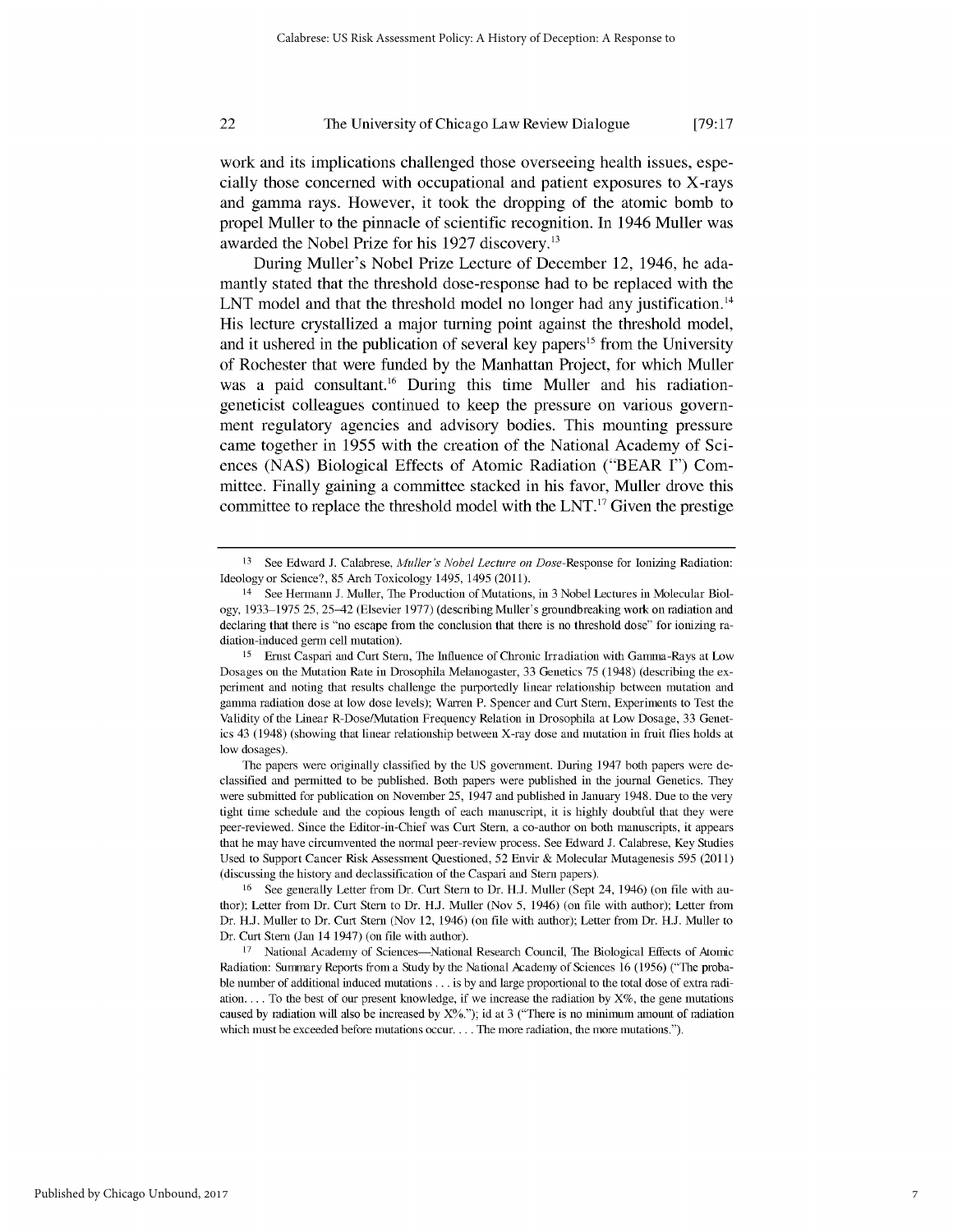#### US Risk Assessment Policy: A History of Deception 2012]

of the NAS, other national and international advisory groups quickly adopted the recommendations of the NAS and even expanded it from only addressing reproductive cells to that of somatic cells and thus cancer risks. Muller's efforts were so successful that they were eventually applied to the domain of chemical carcinogens by yet another NAS committee some twenty years later, citing the actions of Muller's committee.<sup>18</sup> Thus, the research and scientific leadership of Muller was strikingly influential, affecting carcinogen risk assessment policy in the United States and throughout the world.

A significant problem has recently arisen about the efforts of Muller during this 1946-56 period. Newly disclosed correspondence has now revealed that Muller was aware of the results of a major study by Ernst Caspari and Curt Stern from the University of Rochester on the effects of chronic exposure to ionizing radiation on the germ cells of fruit flies, finished in the fall of 1946.<sup>19</sup> The findings of this study, the most substantial one up to that point in the field, did not support a linear interpretation but rather a threshold model. In fact, Muller had become aware of this study about five weeks prior to the Nobel Prize Lecture when Stern sent him a copy of the data and supporting paper.<sup>20</sup> Within a week of the receipt of the data and paper, Muller acknowledged the challenge of these findings to the LNT model and the high quality of the work in a return letter to Stern.<sup>21</sup> A few weeks after the Nobel Prize lecture he again affirmed his support for the quality of the study, how it challenged the LNT concept, and the need to replicate the findings as soon as possible in a detailed letter to Stern.<sup>22</sup> Yet, Muller would tell the Nobel Prize Lecture audience that there was no scientific value or predictive utility with the threshold mod $el$ —that is, this model must be dropped.<sup>23</sup>

<sup>18</sup> Safe Drinking Water Committee, Drinking Water and Health 47-49 (National Academy of Sciences 1977) (discussing the effect of carcinogens on humans at low doses and maintaining that the effect of low-level exposure is "well approximated by a simple linear function of dose").

<sup>19</sup> See generally Edward J. Calabrese, *Muller's Nobel Prize* Lecture: When Ideology Prevailed over Science, 126 Toxicological Sci 1 (2012); Calabrese, 52 Envir & Molecular Mutagenesis 595 (cited in note 15) (identifying flaws in papers authored by Curt Stern that were used to support adoption of LNT, or linear, dose-response models in risk assessment); Edward J. Calabrese, *Muller's Nobel* Lecture on Dose-Response for Ionizing Radiation: Ideology or Science?, 85 Arch Toxicology 1495 (2011) (criticizing Muller and providing excerpts of letters between Muller and Stern indicating that Muller was aware that a study authored by Stern and Caspari called his linear dose-response theory for radiation -induced germ cell mutations into question).

<sup>20</sup> See Calabrese, 126 Toxicological Sci at 1 (cited in note 19), citing Calabrese, 85 Arch Toxicology at 1496-97(cited in note 19).

<sup>21</sup> See Calabrese, 85 Arch Toxicology at 1496 (cited in note 19) (excerpting letters between Muller and Stern before the Nobel Prize Lecture).

<sup>22</sup> See id at 1497 (analyzing a January 14, 1947 letter from Muller to Stern).

<sup>&</sup>lt;sup>23</sup> Muller, The Production of Mutations at 30 (cited in note 14) ("There is no threshold dose, and [ **]** individual mutations result from individual hits producing genetic effects in their immediate neighborhood.").